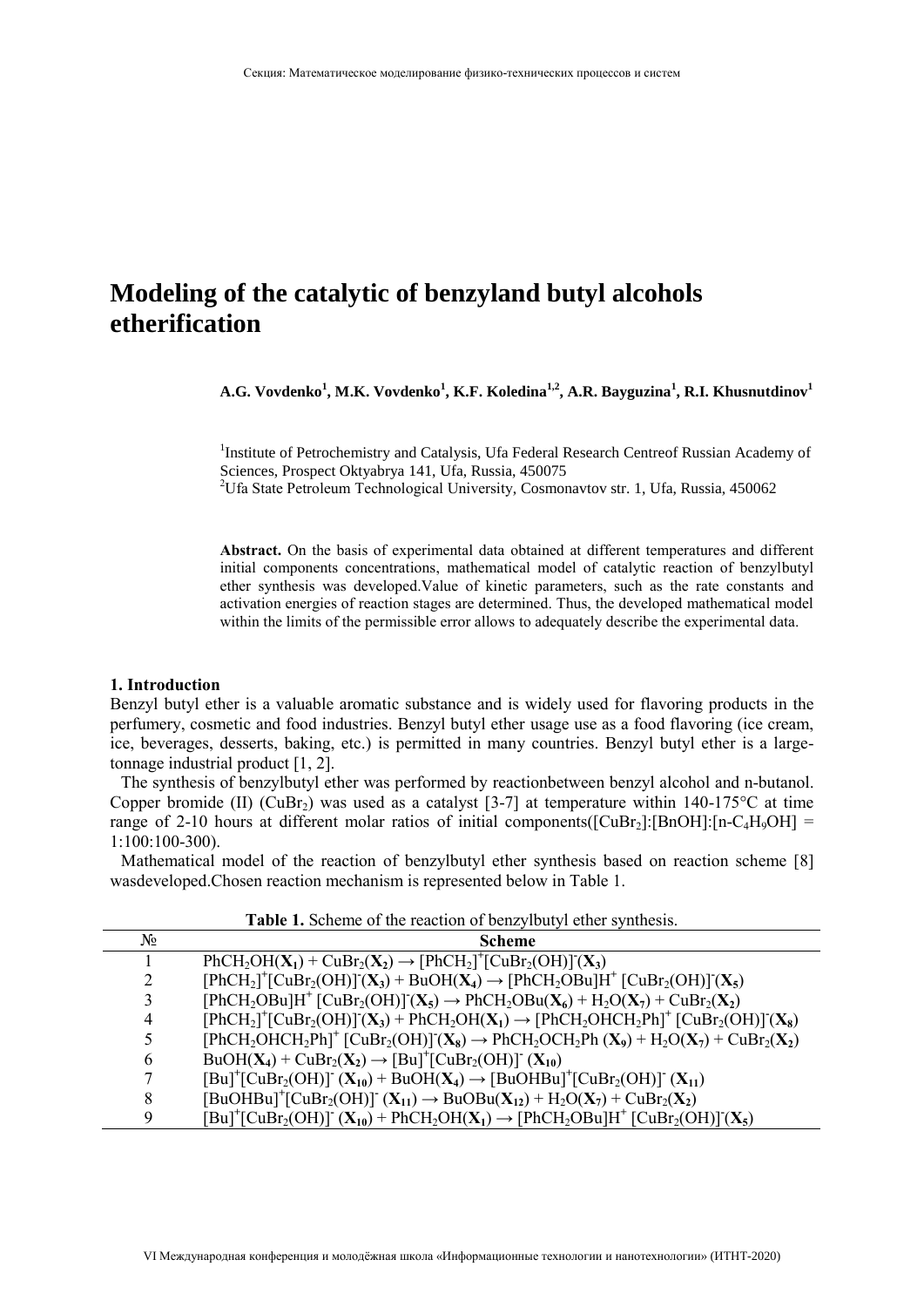### **2. Kinetic model**

#### *2.1 Mathematic model*

Using reactionscheme represented above (Table 1) mathematic model was established, based on system of differential equations:

$$
\frac{dc_i}{dt} = \sum_{j=1}^{J} v_{ij} w_j (k_j, k_{0j}, E_j, T, c_i), \quad i = 1,..., I
$$
\n(1)

where  $W_i$ – rate of j-th elementary reaction, [mole\*min], $v_{ij}$  – stoichiometric coefficient of*i*-th substance in *j*-th reaction, *j* – number of elementary reactions in kinetic model ( $j = \overline{1,9}$ ),  $k_j$  – constant of *j*-th elementary reaction rate,  $c_i$  – concentration of i-th substance, [mole/lit],  $i$  – number of substance,  $I$  – overall number of components in the system  $(I=12)$ ,  $k_f$ – constant of *j*-th elementary reaction rate, *t* – time, [min],  $k_{j0}$  – preexponential coefficient for *j*-th constant of elementary reaction rate, *T* – temperature,  $E_f$ – activation energy of *j*-th reaction [KJ/mole].

After obtaining  $k_i$  values at different temperatures $k_i$ <sub>0</sub>and $E_i$ were determined from Arrhenius equation. Condition of minimization of the functional (2)was used [9-15].

$$
F = \sum_{i=1}^{N} \sum_{j=1}^{M} \left| x_{ij}^{e} - x_{ij}^{c} \right|
$$
 (2)

where  $x_{pi}^e$  and  $x_{pi}^r$  are the experimental and calculated values of concentrations of the components.

#### *2.2 Kinetic model*

Using mathematical model (1), (2) and reaction scheme represented (Table 1)we solved inverse and direct kinetic tasks. In order to do this genetic algorithm and Runge-Kutta of  $4<sup>th</sup>$  order method were used which were implemented in MATLAB software environment. Minimizing the functional (2) the kinetic parameters for different temperatures were obtained (Table 2).



**Table 2.**The values of the kinetic parameters of the reaction of the synthesis of benzylbutyl ether.

**Figure 1.** Graphs of correspondence of experimental data (points) and calculated values (lines) of changes in the concentration of the observed substrates at the ratio  $\text{[CuBr}_2\text{]:}[\text{BnOH}]\text{:}[n-C_4H_9OH]=$ 1:100:300,  $T = 140$  °C.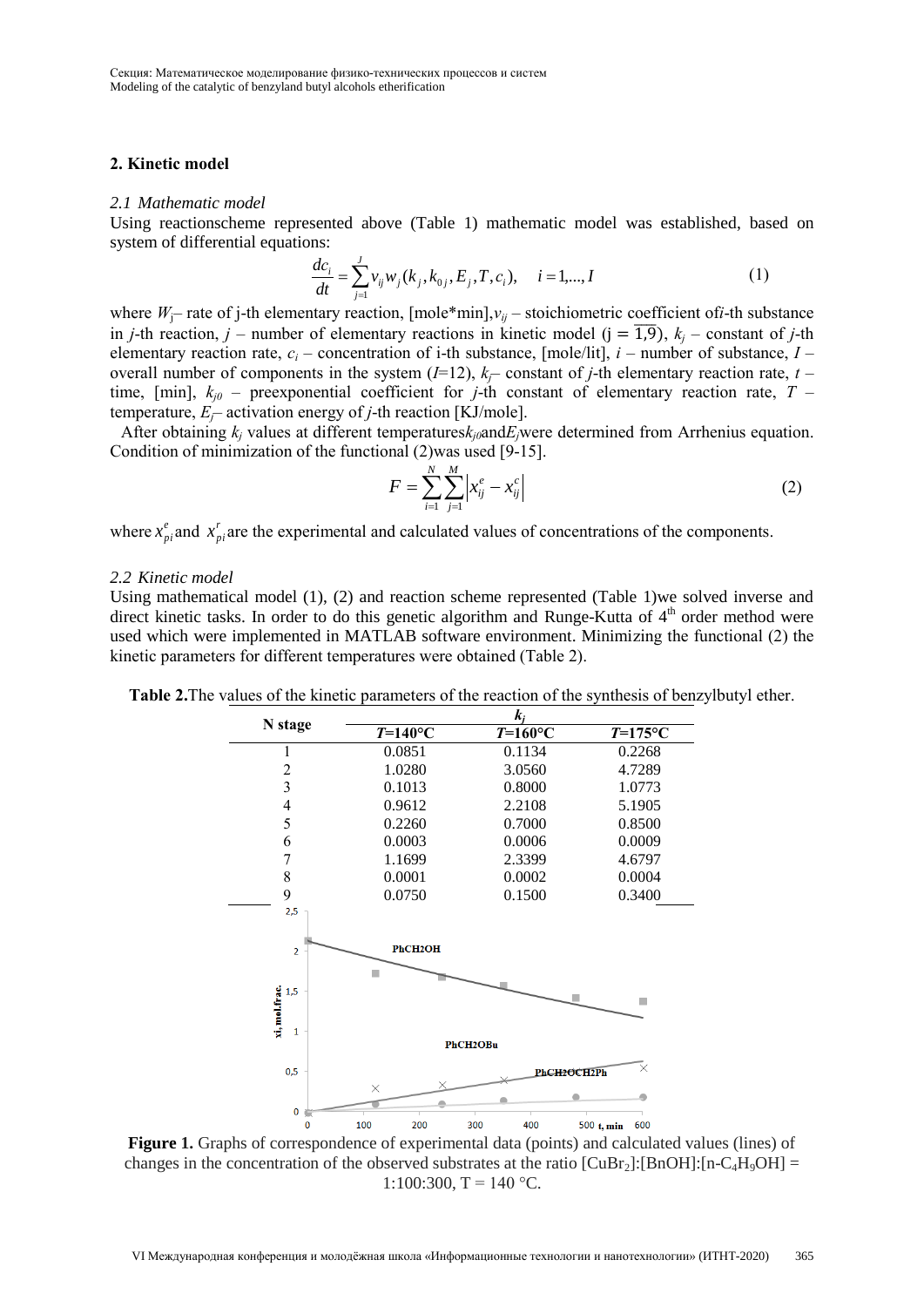On Figure1 – Figure 6 below are represented calculated and experimental concentrations profiles for X1, X2, X9at different temperatures and molar ratios of initial compounds.



**Figure 2.** Graphs of correspondence of experimental data (points) and calculated values (lines) of changes in the concentration of the observed substrates at the ratio  $[CuBr<sub>2</sub>]:[BnOH]:[n-C<sub>4</sub>H<sub>9</sub>OH] =$  $1:100:300$ , T = 160 $^{\circ}$ C.



**Figure 3.** Graphs of correspondence of experimental data (points) and calculated values (lines) of changes in the concentration of the observed substrates at the ratio  $[CuBr<sub>2</sub>]:[BnOH]:[n-C<sub>4</sub>H<sub>9</sub>OH] =$ 1:100:300,  $T = 175$  °C.



**Figure 4.** Graphs of correspondence of experimental data (points) and calculated values (lines) of changes in the concentration of the observed substrates at the ratio  $\text{[CuBr}_2\text{]:}[\text{BnOH}]\text{:}[n-C_4H_9OH]=$ 1:100:150,  $T = 175$  °C.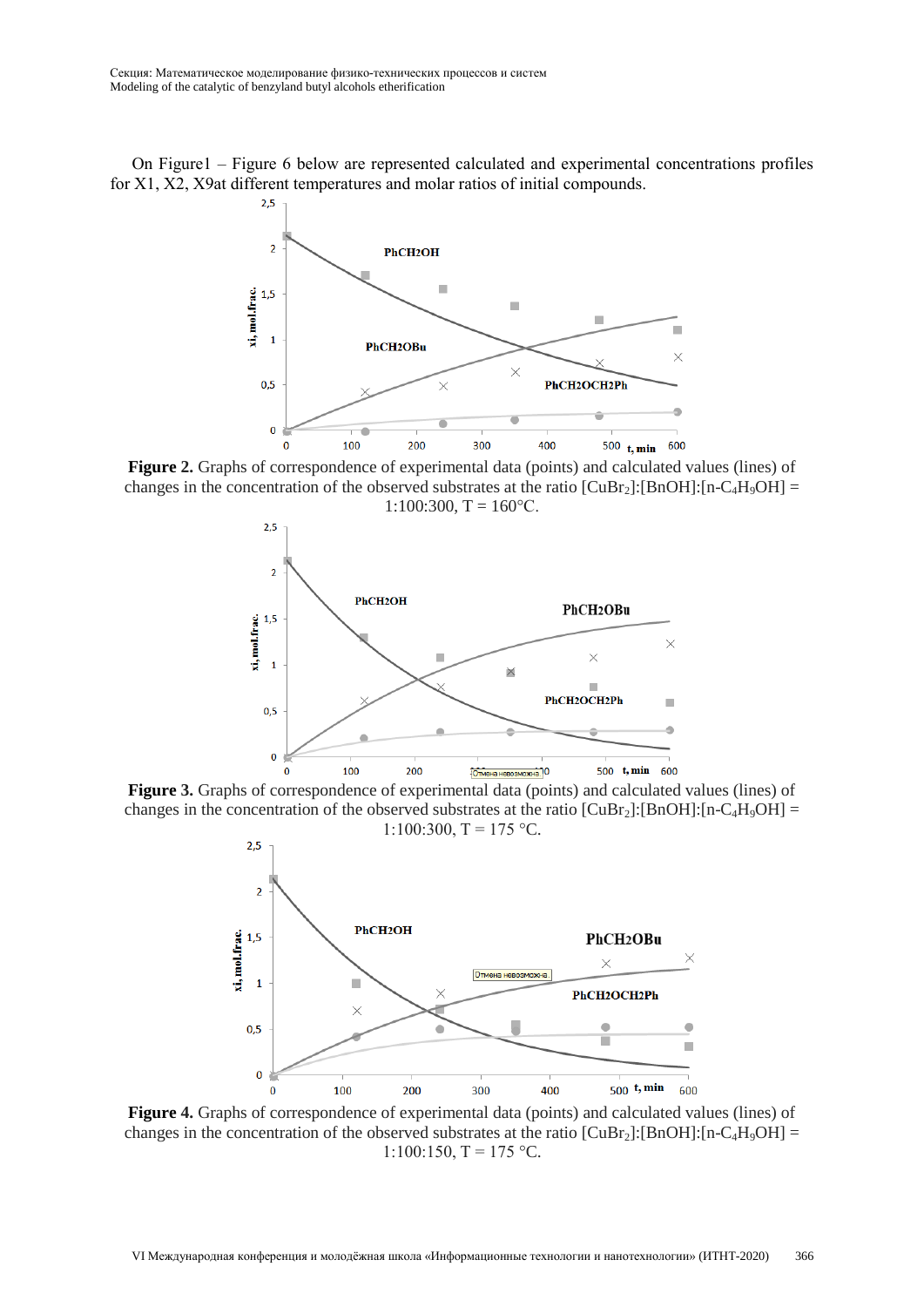





Figure 6. Graphs of correspondence of experimental data (points) and calculated values (lines) of changes in the concentration of the observed substrates at the ratio  $[CuBr<sub>2</sub>]:[BnOH]:[n-C<sub>4</sub>H<sub>9</sub>OH] = 1:100:150, T = 140 °C.$ 



**Figure 7.** Graphs of correspondence of experimental data (points) and calculated values (lines) of changes in the concentration of the observed substrates at the ratio  $[CuBr<sub>2</sub>]:[BnOH]:[n-C<sub>4</sub>H<sub>9</sub>OH] =$ 1:100:200,  $T = 140$  °C.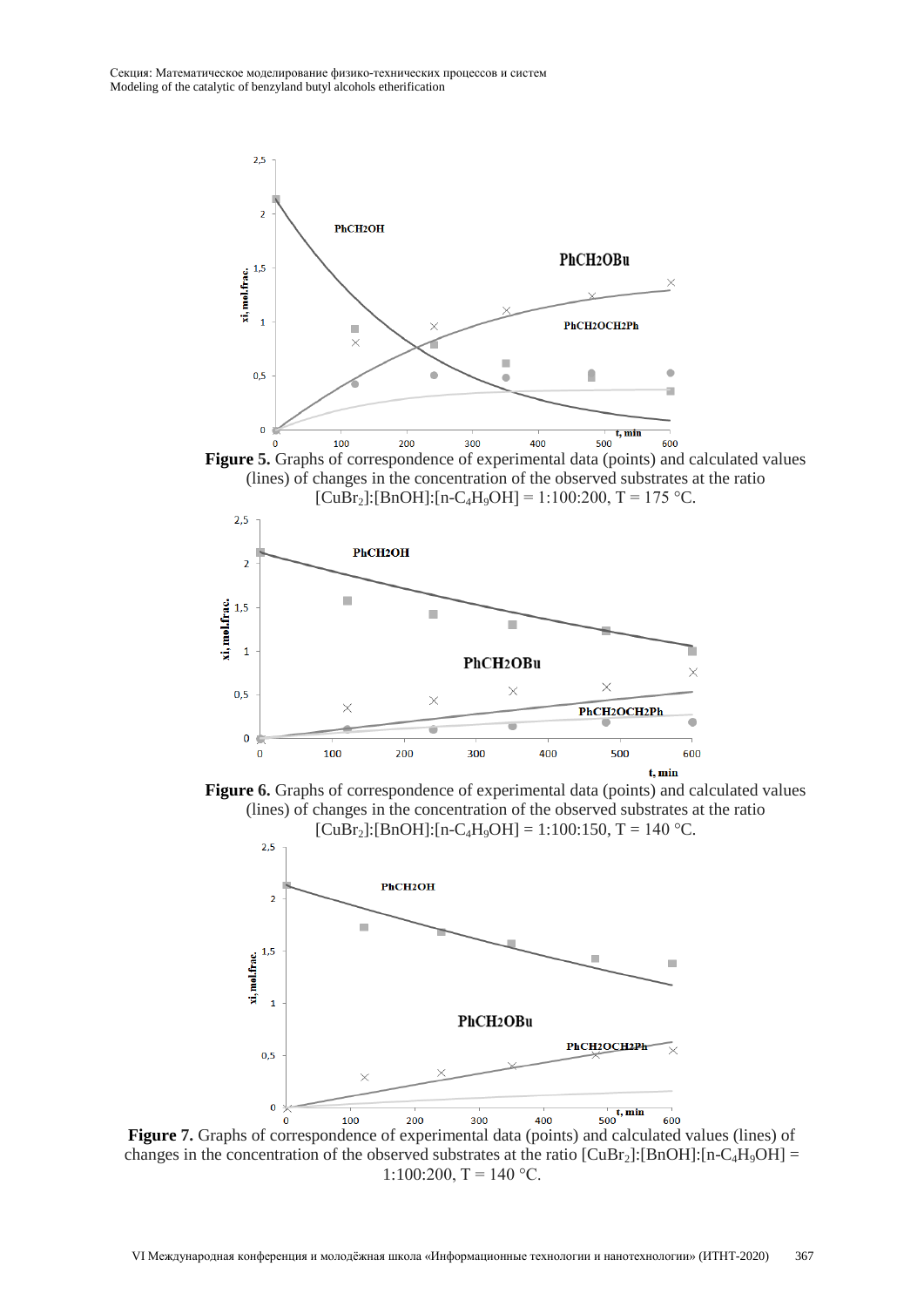

**Figure 8.** Graphs of correspondence of experimental data (points) and calculated values (lines) of changes in the concentration of the observed substrates at the ratio  $\text{[CuBr}_2\text{]}:\text{[BnOH]}:\text{[n--}C_4\text{H}_9\text{OH]}$ 



**Figure 9.** Graphs of correspondence of experimental data (points) and calculated values (lines) of changes in the concentration of the observed substrates at the ratio  $\text{[CuBr}_2\text{]}:\text{[BnOH]}:\text{[n-C}_4\text{H}_9\text{OH]}$  = 1:100:200,  $T = 160$  °C.

In Table 3 below values of activation energies represented along with values of preexponential coefficients. There also represented values of activation energies which we obtained in earlier research [7].

**Table 3.** Activation energies and preexponential coefficient values[8].

| N stage | $E_i$ , kcal/mol | $K_{0i}$    | $E_i$ , kcal/mol |
|---------|------------------|-------------|------------------|
|         | 9.93             | 14200.04    | 5.36             |
| 2       | 16.27            | 438995622.7 | 12.18            |
| 3       | 25.68            | 4.70666E+12 | 10.31            |
| 4       | 17.51            | 1676543382  | 13.96            |
| 5       | 14.35            | 9722953.614 | 21.69            |
| 6       | 11.60            | 435.72      | 15.03            |
|         | 14.40            | 47204510.15 | 18.46            |
| 8       | 14.40            | 3952.09     | 35.10            |
| 9       | 11.60            | 435.72      | 11.94            |

#### **3**. **Conclusion**

In this paper kinetic parameters for represented reaction scheme of benzyl butyl ether synthesis were determined.Calculationswerebasedonexperimentaldatawhichwasobtainedfromexperimentsconductedat different temperatures and molar ratios of initial components. Kinetic parameters were compared with previous results [8]. It was established that developed kinetic model gives more accurate results at lower temperatures (140-160°C) and at molar ratio of initial compounds:  $\lbrack \text{CuBr}_2 \rbrack$ : [BnOH]: [n